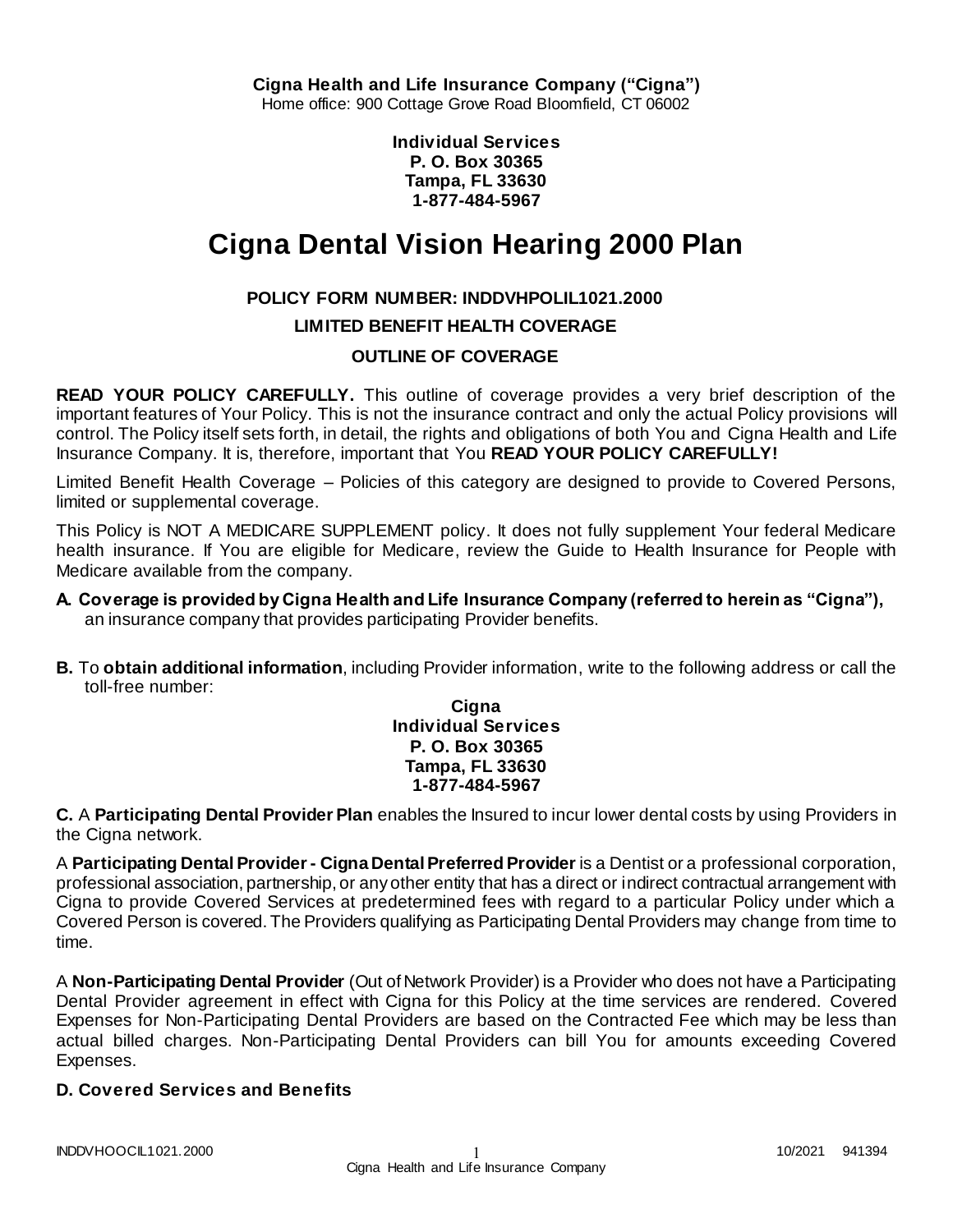Benefits covered by Your dental plan include Preventive & Diagnostic Care such as oral exams, cleanings and x-rays. Your plan also includes Basic Restorative Care such as fillings and simple extractions. Major Restorative Care is covered under Your plan and includes crowns, dentures and bridges. For a complete listing of Covered Services, please read Your plan documents.

The frequency of certain Covered Services, like cleanings, are limited. Refer to Your Policy for specific limitations on frequency under Your plan.

### **Benefit Schedule**

The benefits outlined in the table below show the payment percentages for Covered Expenses **AFTER** any applicable Deductibles have been satisfied unless otherwise stated.

# **CIGNA DENTAL, VISION, AND HEARING INSURANCE** *The Schedule*

### **For You and Your Dependents**

#### **The Schedule – Dental Benefits**

If You select a Participating Dental Provider, Your cost will be less than if You select a Non-Participating Dental Provider.

#### **Emergency Services**

The Benefit Percentage payable for Emergency Services charges made by a Non-Participating Dental Provider is the same Benefit Percentage as for Participating Dental Provider Charges. Dental Emergency services are required immediately to either alleviate pain or to treat the sudden onset of an acute dental condition. These are usually minor procedures performed in response to serious symptoms, which temporarily relieve significant pain, but do not effect a definitive cure, and which, if not rendered, will likely result in a more serious dental or medical complication.

#### **Dental Deductibles**

Dental Deductibles are expenses to be paid by You or Your Dependent. Dental Deductibles are in addition to any Coinsurance. Once the Dental Deductible maximum in The Schedule has been reached, You and Your family need not satisfy any further dental deductible for the rest of that year.

### **Participating Dental Provider Payment**

Participating Dental Provider services are paid based on the Contracted Fee agreed upon by the Provider and Cigna.

#### **Non-Participating Dental Provider Payment**

Non-Participating Dental Provider services are paid based on the Contracted Fee.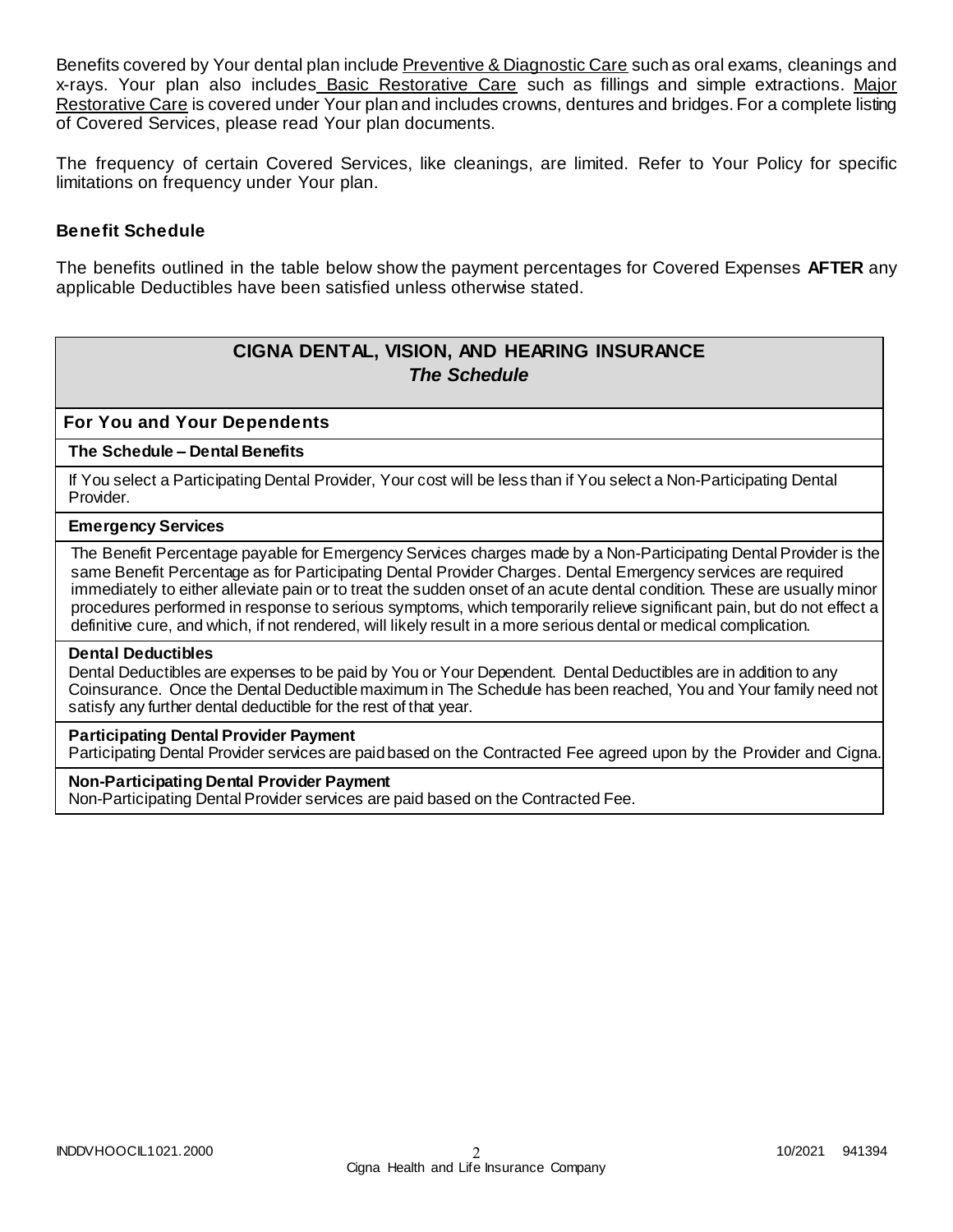| DENTAL BENEFIT HIGHLIGHTS                                                                                                                                                                                                                                                 |                                                  |
|---------------------------------------------------------------------------------------------------------------------------------------------------------------------------------------------------------------------------------------------------------------------------|--------------------------------------------------|
| Classes I, II, III<br><b>Calendar Year Maximum</b>                                                                                                                                                                                                                        | \$1,500 per person                               |
| <b>Calendar Year Dental Deductible</b><br>Individual                                                                                                                                                                                                                      | \$100 per person                                 |
|                                                                                                                                                                                                                                                                           | Not Applicable to Class I                        |
| Class I                                                                                                                                                                                                                                                                   | The Percentage of Covered Expenses the Plan Pays |
| Preventive Care<br>Oral Exams<br>Routine Cleanings<br>Routine X-rays<br>Non-Routine X-rays<br><b>Fluoride Application</b><br>Sealants<br>Space Maintainers (non-orthodontic)<br>Emergency Care to Relieve Pain                                                            | 100%                                             |
| <b>Class II</b>                                                                                                                                                                                                                                                           | The Percentage of Covered Expenses the Plan Pays |
| <b>Basic Restorative</b><br>Fillings<br><b>Surgical Extraction of Impacted Teeth</b><br>Oral Surgery, Simple Extractions<br>Relines, Rebases, and Adjustments<br>Repairs - Bridges, Crowns, and Inlays<br>Repairs - Dentures                                              | 70% after dental deductible                      |
| Class III                                                                                                                                                                                                                                                                 | The Percentage of Covered Expenses the Plan Pays |
| <b>Major Restorative</b><br>Crowns / Inlays / Onlays<br>Root Canal Therapy / Endodontics<br><b>Minor Periodontics</b><br><b>Major Periodontics</b><br>Oral Surgery, All Except Simple Extractions<br>Prosthesis Over Implant<br>Anesthetics<br>Dentures<br><b>Bridges</b> | 50% after dental deductible                      |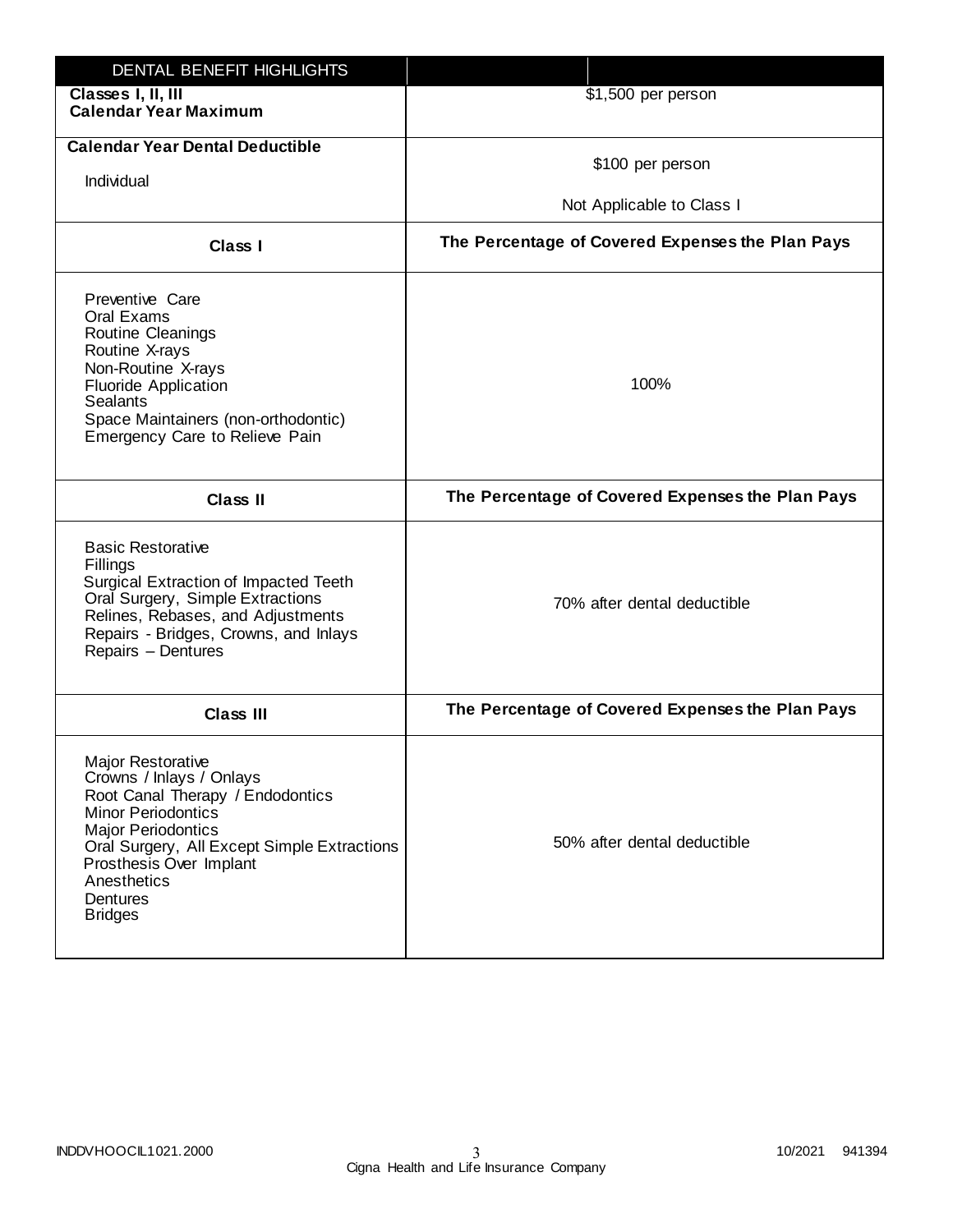| The Schedule - Vision Benefits                                                                  |                                                                                         |
|-------------------------------------------------------------------------------------------------|-----------------------------------------------------------------------------------------|
| VISION BENEFIT HIGHLIGHTS                                                                       |                                                                                         |
| Eye Examinations, including refraction                                                          | The plan pays 50% of expenses, not to exceed a \$75 calendar<br>year maximum per person |
| Materials (corrective eyeglasses or contact<br>lenses, including fittings and follow-up visits) | \$200 calendar year maximum per person                                                  |

| The Schedule - Hearing Benefits                             |                                        |
|-------------------------------------------------------------|----------------------------------------|
| <b>HEARING BENEFIT HIGHLIGHTS</b>                           |                                        |
| <b>Hearing Examinations</b>                                 | \$50 calendar year maximum per person  |
| Materials (Hearing Aids, including fittings<br>and repairs) | \$500 calendar year maximum per person |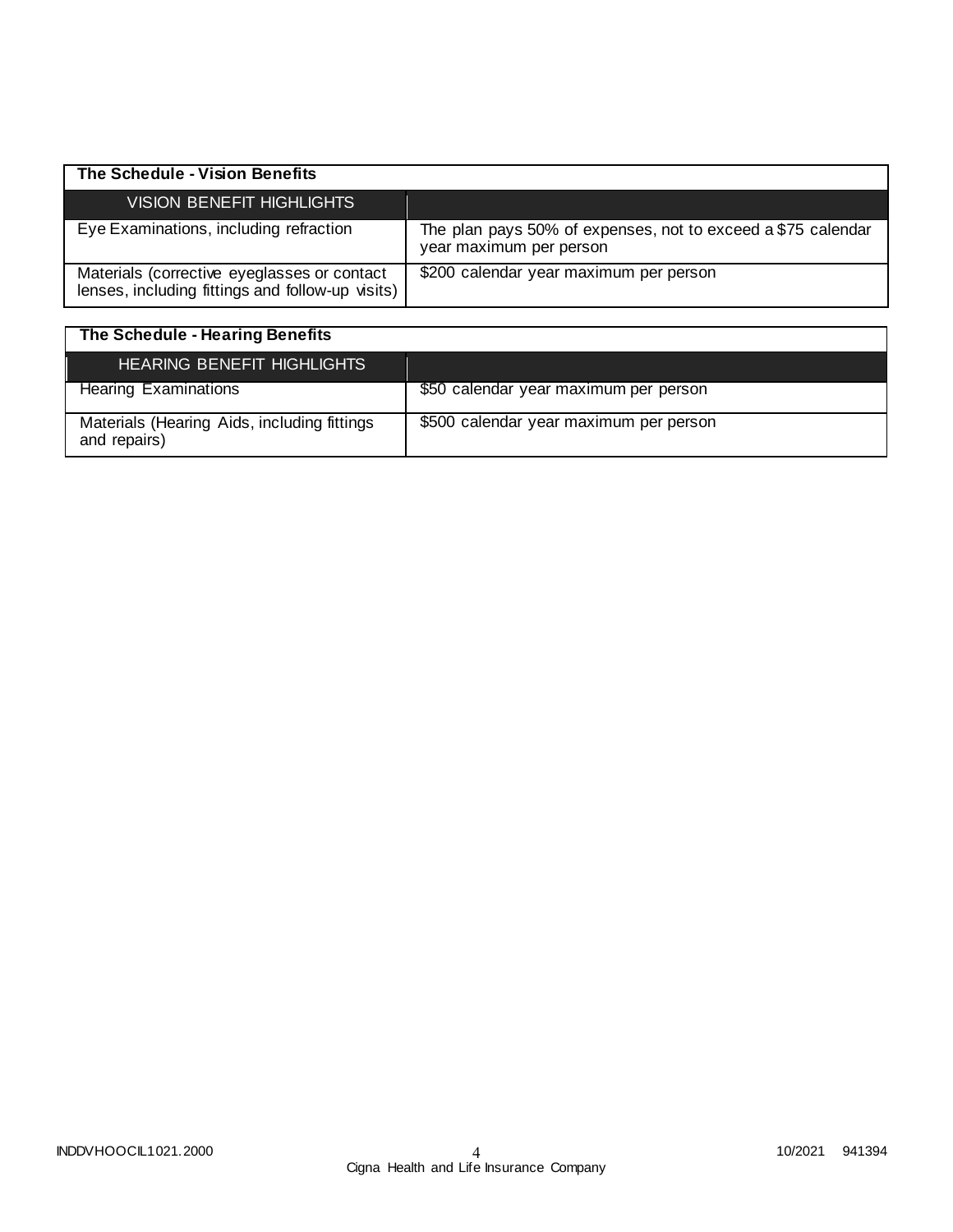# **Waiting Periods**

A Covered Person may access their dental, vision, and hearing benefit insurance once he or she has satisfied the following waiting periods.

- there is no waiting period for Class I or II dental benefits or for vision and hearing benefits.
- after 12 consecutive months of coverage dental benefits will increase to include the list of Class III procedures.

### **Missing Teeth Limitation**

There is no payment for replacement of teeth that are missing when a person first becomes insured. This payment limitation no longer applies after 24 months of continuous coverage.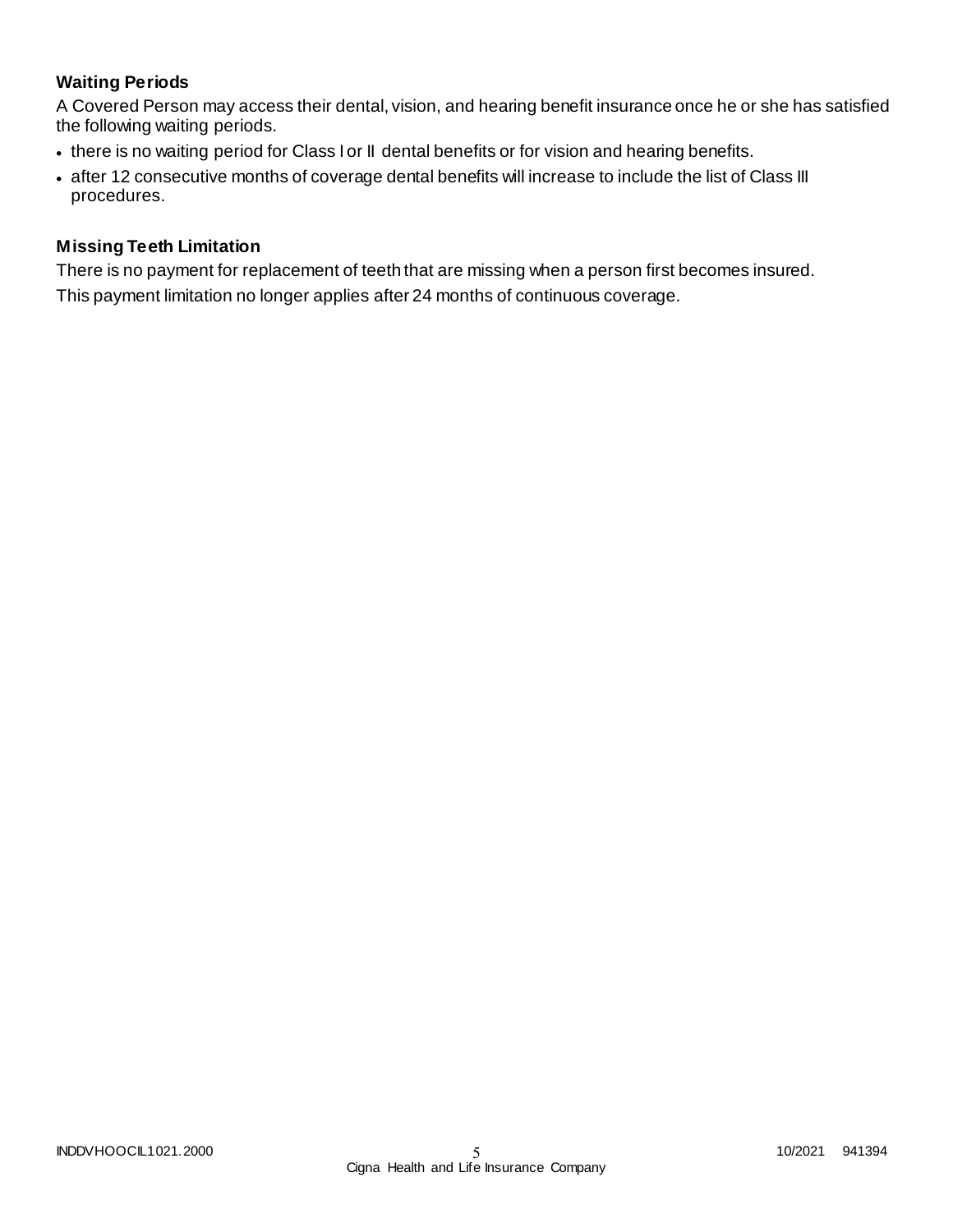# **E. Insured's Financial Responsibility**

The Insured is responsible for paying the monthly or quarterly premium on a timely basis. The Insured is also responsible to pay Providers for charges that are applied to the Deductibles, Coinsurance, and any amounts charged by Non-Participating Dental Providers in excess of the Contracted Fee. In addition, any charges for Medically Necessary and/or Dentally Necessary items that are excluded under the Policy are the responsibility of the Insured.

Payment for a service delivered by a Participating Dental Provider is the Contracted Fee, times the benefit percentage that applies to the class of service, as specified in the Schedule.

The Insured is responsible for the balance of the Contracted Fee.

Payment for a service delivered by a Non-Participating Dental Provider is the Contracted Fee for that procedure as listed on the Primary Schedule aligned to the 3-digit zip code for the geographical area where the service is performed, times the benefit percentage that applies to the class of service, as specified in the Schedule. The Primary Schedule is the fee schedule with the lowest Contracted Fees currently being accepted by a Participating Dental Provider in the relevant 3-digit zip code.

The Insured is responsible for the balance of the provider's actual charge.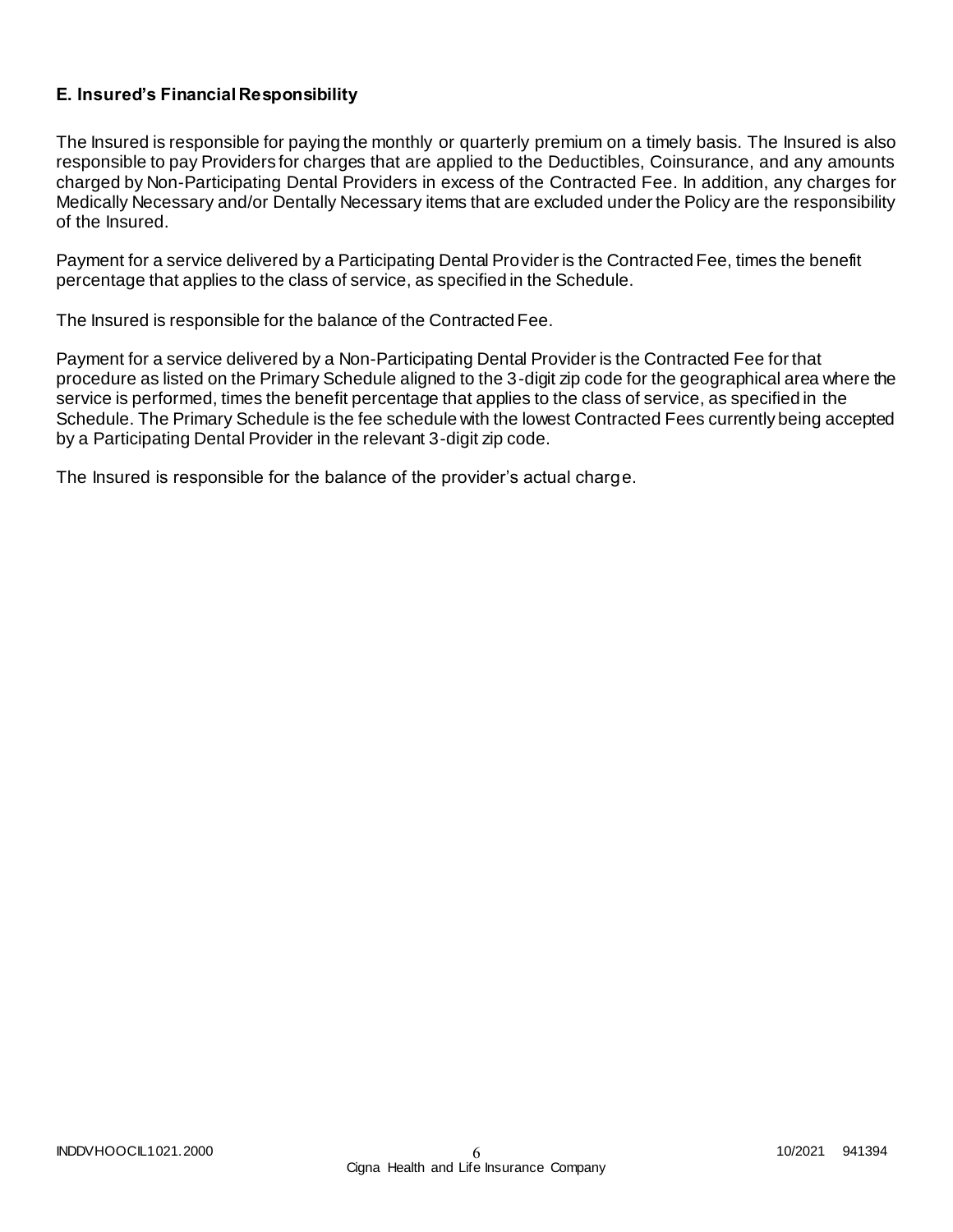# **F. Exclusions And Limitations: What Is Not Covered By This Policy**

# **Expenses Not Covered**

Covered Expenses will not include, and no payment will be made for:

- procedures which are not included in the list of Covered Dental Services, Covered Vision Services, or Covered Hearing Services;
- cone beam imaging;
- instruction for plaque control, oral hygiene and diet;
- core build-ups;
- veneers;
- precious or semi-precious metals for crowns, bridges and abutments;
- restoration of teeth which have been damaged by erosion, attrition or abrasion;
- bite registrations; precision or semi-precision attachments; or splinting;
- implants or implant related services;
- orthodontic treatment, except for the treatment of cleft lip and cleft palate;
- general anesthesia or intravenous sedation, when used for the purposes of anxiety control or patient management is not covered; may be considered only when medically or dentally necessary and when in conjunction with covered complex oral surgery;
- athletic mouth guards;
- services performed solely for cosmetic reasons;
- personalization or decoration of any dental device or dental work;
- replacement of an appliance per benefit guidelines;
- services that are medical in nature:
- services and supplies received from a hospital;
- prescription drugs;
- plano lenses:
- VDT (video display terminal)/computer eyeglass benefit;
- medical or surgical treatment of the eyes;
- any type of corrective vision surgery, including LASIK surgery, radial ketatonomy (RK), automated lamellar keratoplasty (ALK), or conductive keratoplasty (CK);
- Orthoptic or vision training and any associated supplemental testing;
- any eye examination, or any corrective eyewear, required by an employer as a condition of employment;
- safety eyewear;
- sub-normal vision aids or non-prescription lenses;
- Magnification or low vision aids not shown as covered in the Schedule of Vision Coverage;
- Assistive Listening Devices (ALDs);
- medical and/or surgical treatment of the internal or external structures of the ear, including but not limited to Cochlear implants;
- Hearing Aids not prescribed by a Licensed Hearing Care Professional;
- ear protective devices or plugs;
- Hearing Aids maintenance/service contracts, ear molds and other miscellaneous repairs;
- Hearing Aids purchased online or over the counter (OTC); or
- Disposable Hearing Aids.

INDDVHOOCIL1021.2000 10/2021 941394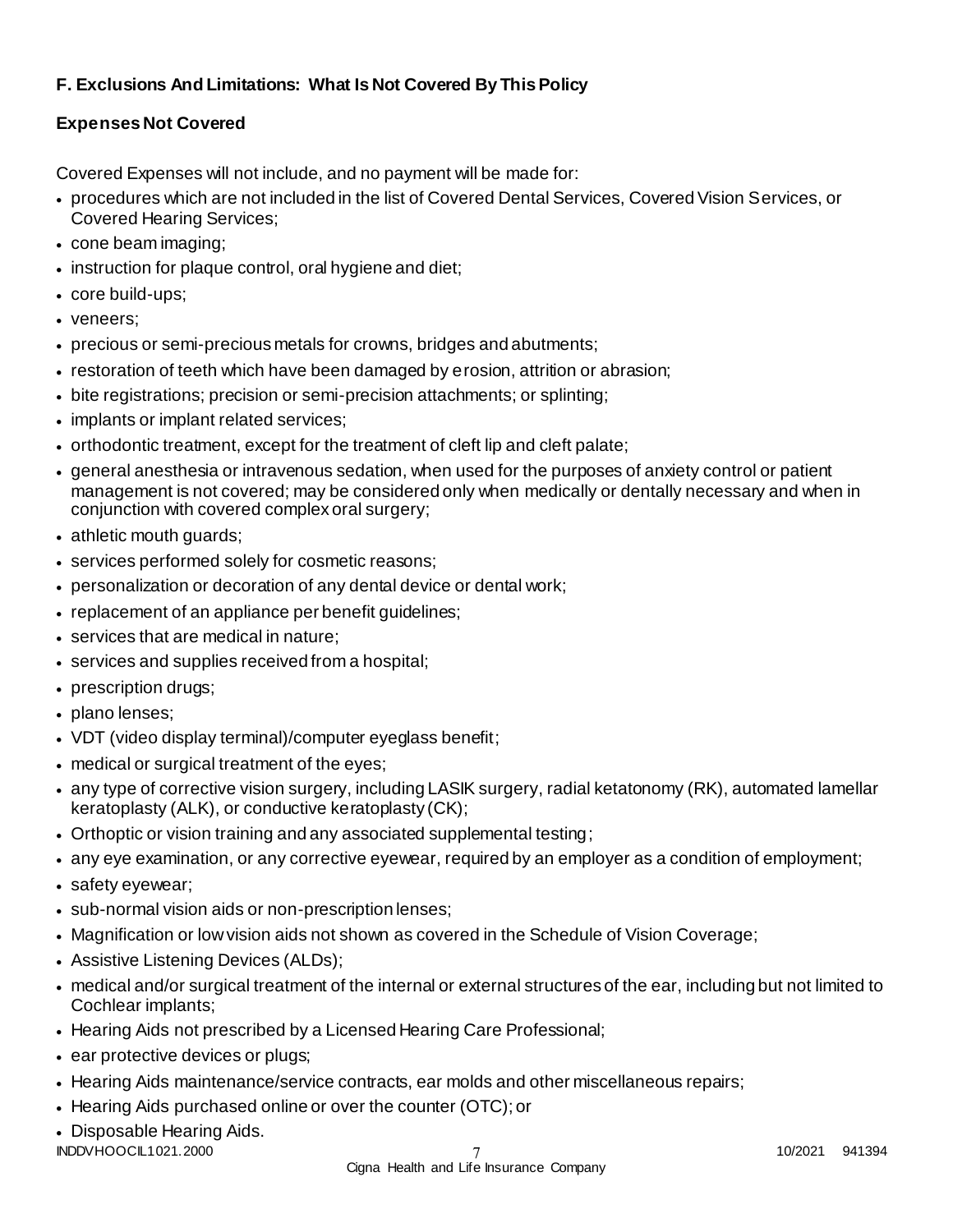# **General Limitations**

No payment will be made for expenses incurred for You or any one of Your Dependents:

- For services not specifically listed as Covered Services in this Policy;
- For services or supplies that are not Medically Necessary;
- For services received before the Effective Date of coverage;
- For services received after coverage under this Policy ends;
- For services for which You have no legal obligation to pay or for which no charge would be made if You did not have insurance coverage;
- For Professional services or supplies received or purchased directly or on Your behalf by anyone, including a Provider, from any of the following:
	- **Yourself or Your employer;**
	- a person who lives in the Covered Person's home, or that person's employer;
	- a person who is related to the Covered Person by blood, marriage or adoption, or that person's employer.
- for or in connection with an Injury arising out of, or in the course of, any employment for wage or profit;
- for or in connection with a Sickness which is covered under any workers' compensation or similar law;
- for charges made by a Hospital owned or operated by or which provides care or performs services for, the United States Government, if such charges are directly related to a condition which occurred while serving in the military or an associated auxiliary unit;
- services or supplies received due to an act of war, declared or undeclared while serving in the military or an associated auxiliary unit;
- to the extent that payment is unlawful where the person resides when the expenses are incurred;
- for charges which the person is not legally required to pay;
- for charges which would not have been made if the person had no insurance;
- to the extent that billed charges exceed the rate of reimbursement as described in the Schedule;
- for charges for unnecessary care, treatment or surgery;
- to the extent that You or any of Your Dependents is in any way paid or entitled to payment for those expenses by or through a public program, other than Medicaid;
- for or in connection with experimental procedures or treatment methods not approved by the American Dental Association or the appropriate dental specialty society;
- Procedures that are a covered expense under any other plan which provides dental, vision, or hearing benefits;
- To the extent that benefits are paid or payable for those expenses under the mandatory part of any auto insurance policy written to comply with a "no-fault" insurance law or an uninsured motorist insurance law. Cigna will take into account any adjustment option chosen under such part by You or any one of Your Dependents.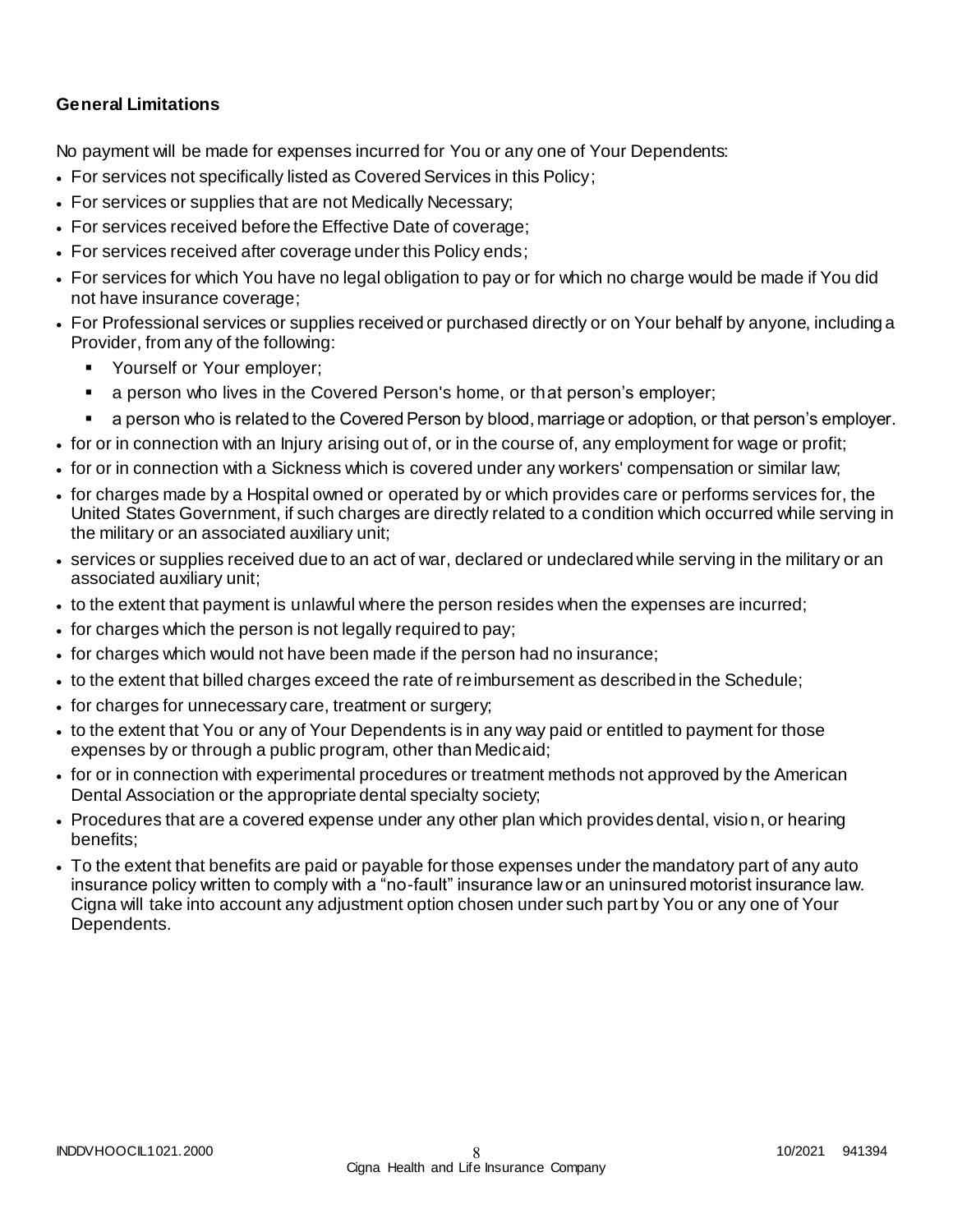# **G. Predetermination of Dental Benefits Program**

Predetermination of Benefits is a voluntary review of a Dentist's proposed treatment plan and expected charges. It is not preauthorization of service and is not required.

The treatment plan should include supporting pre-operative x-rays and other diagnostic materials as requested by Cigna's dental consultant. If there is a change in the treatment plan, a revised plan should be submitted.

Cigna will determine covered dental expenses for the proposed treatment plan. If there is no Predetermination of Benefits, Cigna will determine covered dental expenses when it receives a claim.

Review of proposed treatment is advised whenever extensive dental work is recommended when charges exceed **\$500**.

Predetermination of Benefits is not a guarantee of a set payment. Payment is based on the services that are actually delivered and the coverage in force at the time services are completed.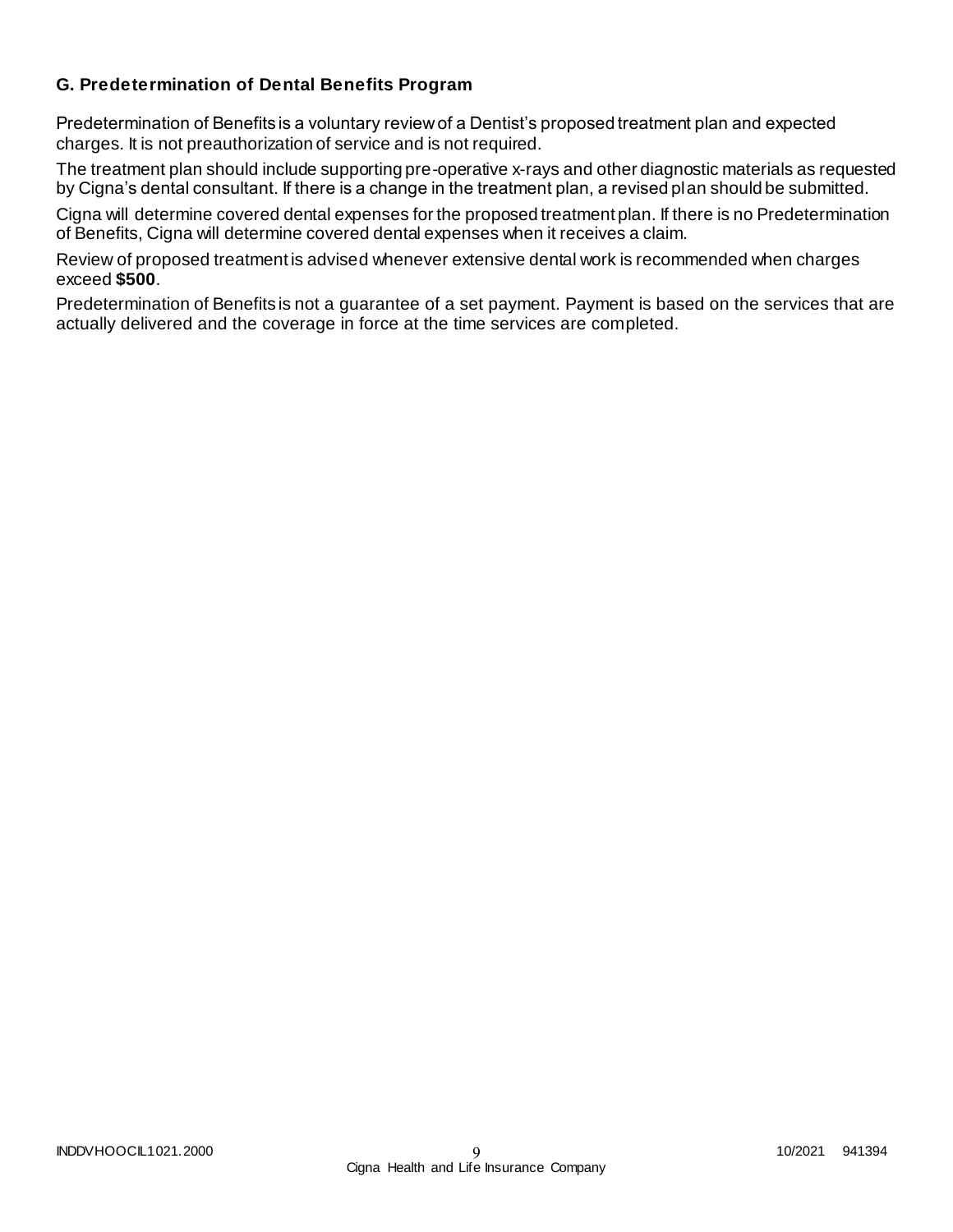### **H. General Provisions**

### **WHEN YOU HAVE A COMPLAINT OR AN APPEAL**

For the purposes of this section, any reference to "You," "Your" or "Yourself" also refers to a representative or Provider designated by You to act on Your behalf, unless otherwise noted.

We want You to be completely satisfied with the care You receive. That is why We have established a process for addressing Your concerns and solving Your problems.

#### **Start with Member Services**

We are here to listen and help. If You have a concern regarding a person, a service, the quality of care, or contractual benefits, You can call Our toll-free number and explain Your concern to one of Our Customer Service representatives. You can also express that concern in writing. Please call or write to Us at the following:

Customer Services Toll-Free Number or address on mycigna.com, explanation of benefits or claim form

We will do Our best to resolve the matter on Your initial contact. If We need more time to review or investigate Your concern, We will get back to You as soon as possible, but in any case within 30 days.

If You are not satisfied with the results of a coverage decision, You can start the appeals procedure.

### **Appeals Procedure**

Cigna has a two step appeals procedure for coverage decisions. To initiate an appeal, You must submit a request for an appeal in writing within 365 days of receipt of a denial notice. You should state the reason why You feel Your appeal should be approved and include any information supporting Your appeal. If You are unable or choose not to write, You may ask to register Your appeal by telephone. Call or write to Us at the toll-free number or address on Your Benefit Identification card, explanation of benefits or claim form.

### **Level One Appeal**

Your appeal will be reviewed and the decision made by someone not involved in the initial decision. Appeals involving Medical Necessity or clinical appropriateness will be considered by a health care professional.

For level one appeals, We will respond in writing with a decision within 30 calendar days after We receive an appeal for a postservice coverage determination. If more time or information is needed to make the determination, We will notify You in writing to request an extension of up to 15 calendar days and to specify any additional information needed to complete the review.

If You are not satisfied with Our level-one appeal decision, You may request a level-two appeal.

### **Level Two Appeal**

If You are dissatisfied with Our level one appeal decision, You may request a second review. To start a level two appeal, follow the same process required for a level one appeal.

Most requests for a second review will be conducted by the Appeals Committee, which consists of at least three people. Anyone involved in the prior decision may not vote on the Committee. For appeals involving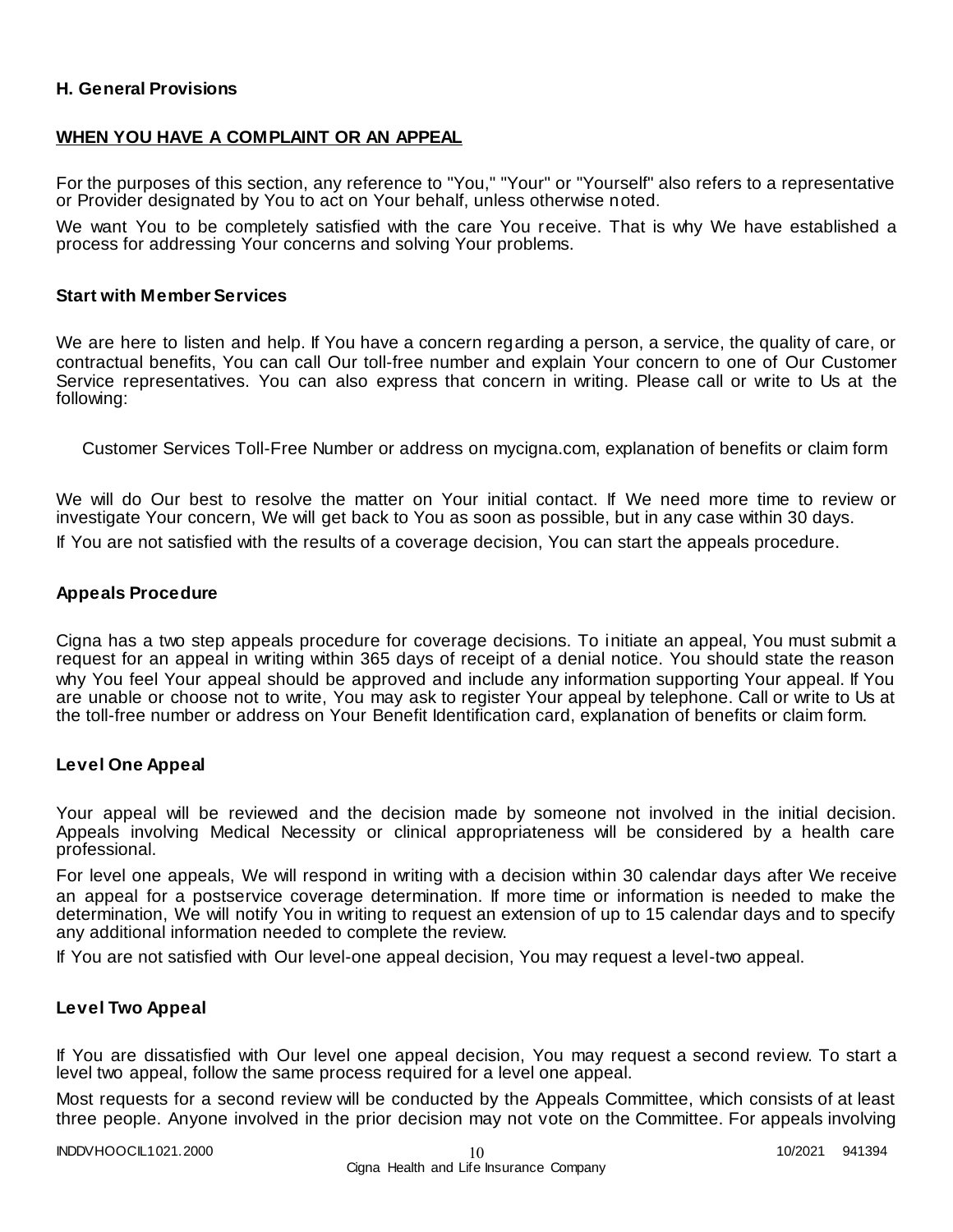Medical Necessity or clinical appropriateness, the Committee will consult with at least one Dentist reviewer in the same or similar specialty as the care under consideration. You may present Your situation to the Committee in person or by conference call.

For level two appeals We will acknowledge in writing that We have received Your request and schedule a Committee review. For postservice claims, the Committee review will be completed within 30 calendar days. If more time or information is needed to make the determination, We will notify You in writing to request an extension of up to 15 calendar days and to specify any additional information needed by the Committee to complete the review. You will be notified in writing of the Committee's decision within five working days after the Committee meeting, and within the Committee review time frames above if the Committee does not approve the requested coverage.

### **Notice of Benefit Determination on Appeal**

Every notice of an appeal decision will be provided in writing or electronically and, if an adverse determination, will include:

- (1) the specific reason or reasons for the denial decision;
- (2) reference to the specific Policy provisions on which the decision is based;
- (3) a statement that the claimant is entitled to receive, upon request and free of charge, reasonable access to and copies of all documents, records, and other Relevant Information as defined;
- (4) upon request and free of charge, a copy of any internal rule, guideline, protocol or other similar criterion that was relied upon in making the adverse determination regarding Your appeal, and an explanation of the scientific or clinical judgment for a determination that is based on a medical necessity, experimental treatment or other similar exclusion or limit.

#### **Relevant Information**

Relevant Information is any document, record, or other information which was relied upon in making the benefit determination; was submitted, considered, or generated in the course of making the ben efit determination, without regard to whether such document, record, or other information was relied upon in making the benefit determination; demonstrates compliance with the administrative processes and safeguards required by federal law in making the benefit determination; or constitutes a statement of policy or guidance with respect to the plan concerning the denied treatment option or benefit or the claimant's diagnosis, without regard to whether such advice or statement was relied upon in making the b enefit determination.

If You are not satisfied with Our determination, You may contact the Office of Consumer Health Insurance at:

Office of Consumer Health Insurance 320 W. Washington Street Springfield, IL 62767

Toll-free: 1-877-527-9431 Fax: (217) 558-2083 Online:<https://mc.insurance.illinois.gov/messagecenter.nsf> Email: consumer\_complaints@ins.state.il.us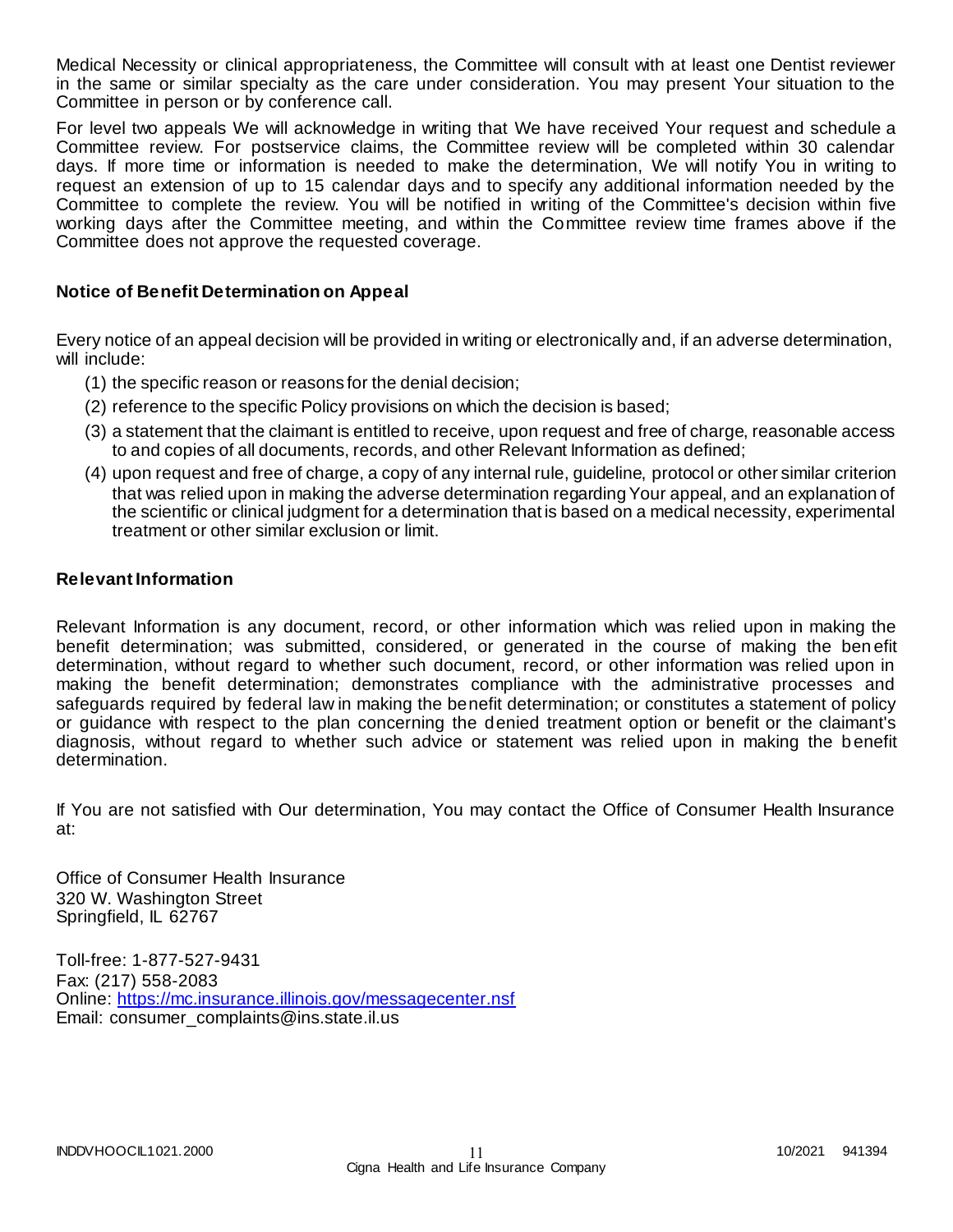# **I. Participating Dental Providers**

Cigna will provide a current list of Dentists currently participating with Cigna and their locations to each Covered Person upon request.

To verify if a Dentist is currently participating with Cigna and is accepting new Cigna Insureds, the Covered Person should visit Our website at mycigna.com.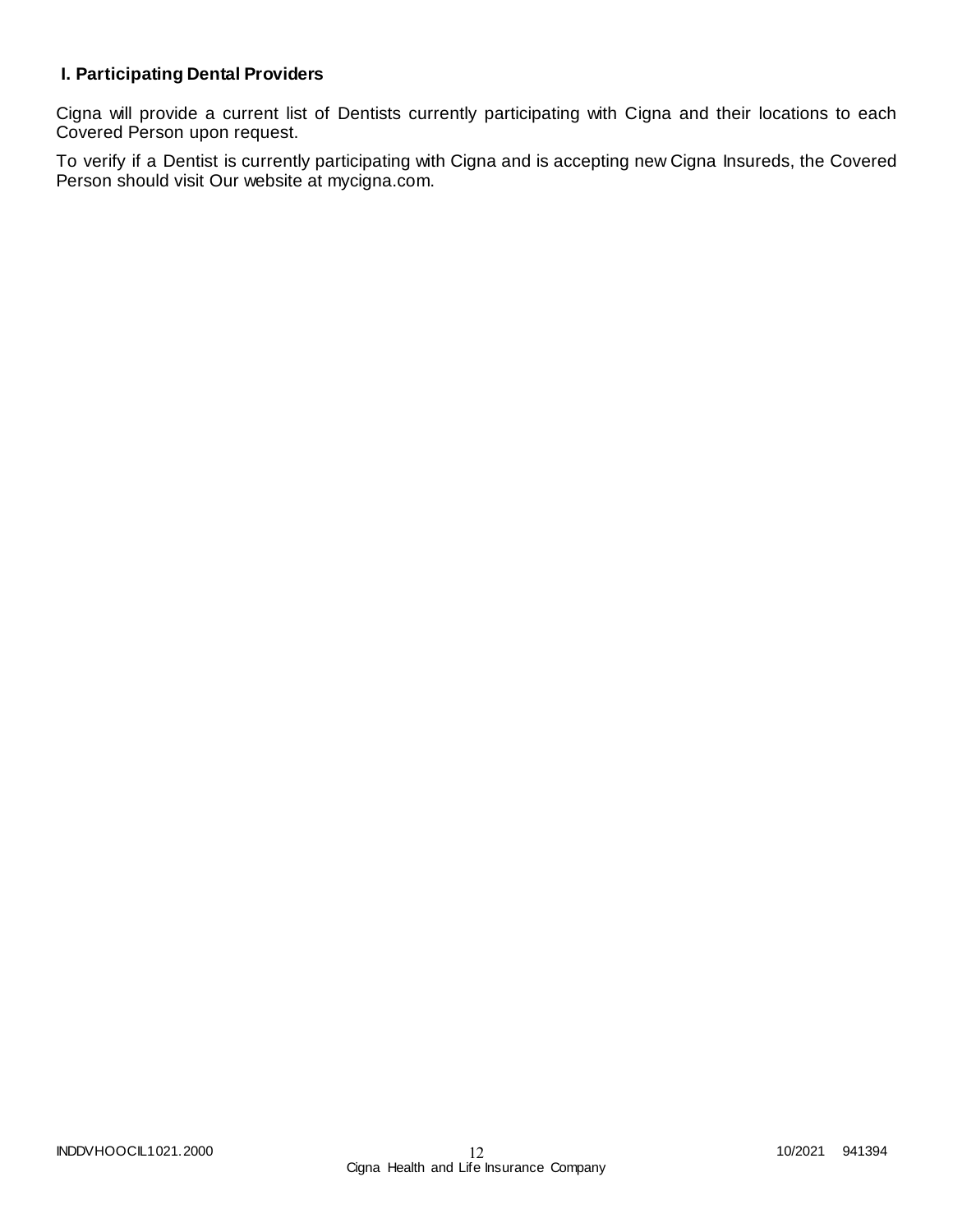### **J. Renewability, Eligibility, and Continuation**

1. The Policy will renew except for the specific events stated in the Policy. Cigna may change the premiums of the Policy with 60 days written notice to the Insured. However, Cigna will not refuse to renew or change the premium schedule for the Policy on an individual basis, but only for all Insureds in the same class and covered under the same Policy as You.

2. The individual plan is designed for residents of Illinois who are not enrolled under or covered by any other group or individual health coverage. You must notify Cigna of all changes that may affect any Covered Person's eligibility under the Policy.

3. You or Your Dependent(s) will become ineligible for coverage:

- When premiums are not paid according to the due dates and grace periods described in the premium section.
- With respect to Your Spouse, Domestic Partner, or partner to a Civil Union: when the Spouse is no longer married to the Insured or when the union is dissolved.
- With respect to You and Your Family Member(s): when You no longer meet the requirements listed in the Conditions of Eligibility section;
- The date the Policy terminates.
- When the Insured no longer lives in the Service Area.

4. If a Covered Person's eligibility under this Plan would terminate due to the Insured's death, divorce or if other Dependents would become ineligible due to age or no longer qualify as dependents for coverage under this Plan; except for the Insured's failure to pay premium, the Covered Person's insurance will be continued if the Covered Person exercising the continuation right notifies Cigna and pays the appropriate monthly premium within 60 days following the date this Policy would otherwise terminate. Any waiting periods in the new Plan will be considered as being met to the extent coverage was in force under this Plan.